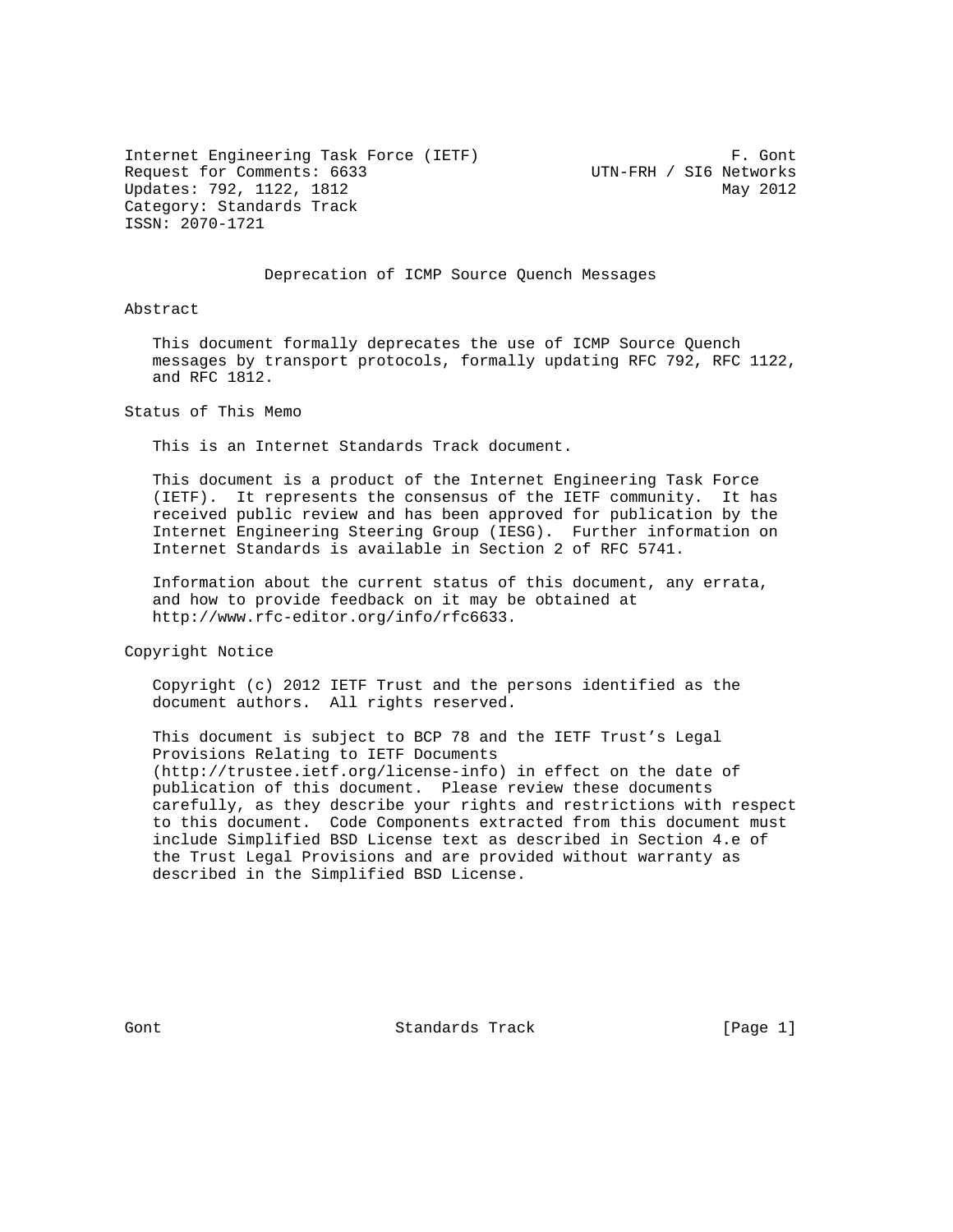# Table of Contents

| 2.1                                                         |  |
|-------------------------------------------------------------|--|
|                                                             |  |
|                                                             |  |
| 5. Clarification for UDP, SCTP, and DCCP 4                  |  |
| 6. General Advice to Transport Protocols 4                  |  |
|                                                             |  |
|                                                             |  |
|                                                             |  |
|                                                             |  |
|                                                             |  |
|                                                             |  |
|                                                             |  |
| Appendix A. Survey of Support of ICMP Source Quench in Some |  |
| Popular TCP/IP Implementations 8                            |  |
|                                                             |  |

#### 1. Introduction

 The ICMP specification [RFC0792] defined the ICMP Source Quench message (type 4, code 0), which was meant as a mechanism for congestion control. ICMP Source Quench has been known to be an ineffective (and unfair) antidote for congestion, and generation of ICMP Source Quench messages by routers has been formally deprecated by [RFC1812] since 1995. However, reaction to ICMP Source Quench messages in transport protocols has never been formally deprecated.

 This document formally deprecates reaction to ICMP Source Quench messages by transport protocols such as TCP [RFC0793], formally updating [RFC0792], [RFC1122], and [RFC1812]. Additionally, it provides a recommendation against the implementation of [RFC1016]. The rationale for these specification updates is as follows:

- o Processing of ICMP Source Quench messages by routers has been deprecated for nearly 17 years [RFC1812].
- o Virtually all popular host implementations have removed support for ICMP Source Quench messages since (at least) 2005 [RFC5927].
- o Widespread deployment of ICMP filtering makes it impossible to rely on ICMP Source Quench messages for congestion control.
- o The IETF has moved away from ICMP Source Quench messages for congestion control (e.g., note the development of Explicit Congestion Notification (ECN) [RFC3168] and the fact that ICMPv6 [RFC4443] does not even specify a Source Quench message).

Gont Gont Standards Track (Page 2)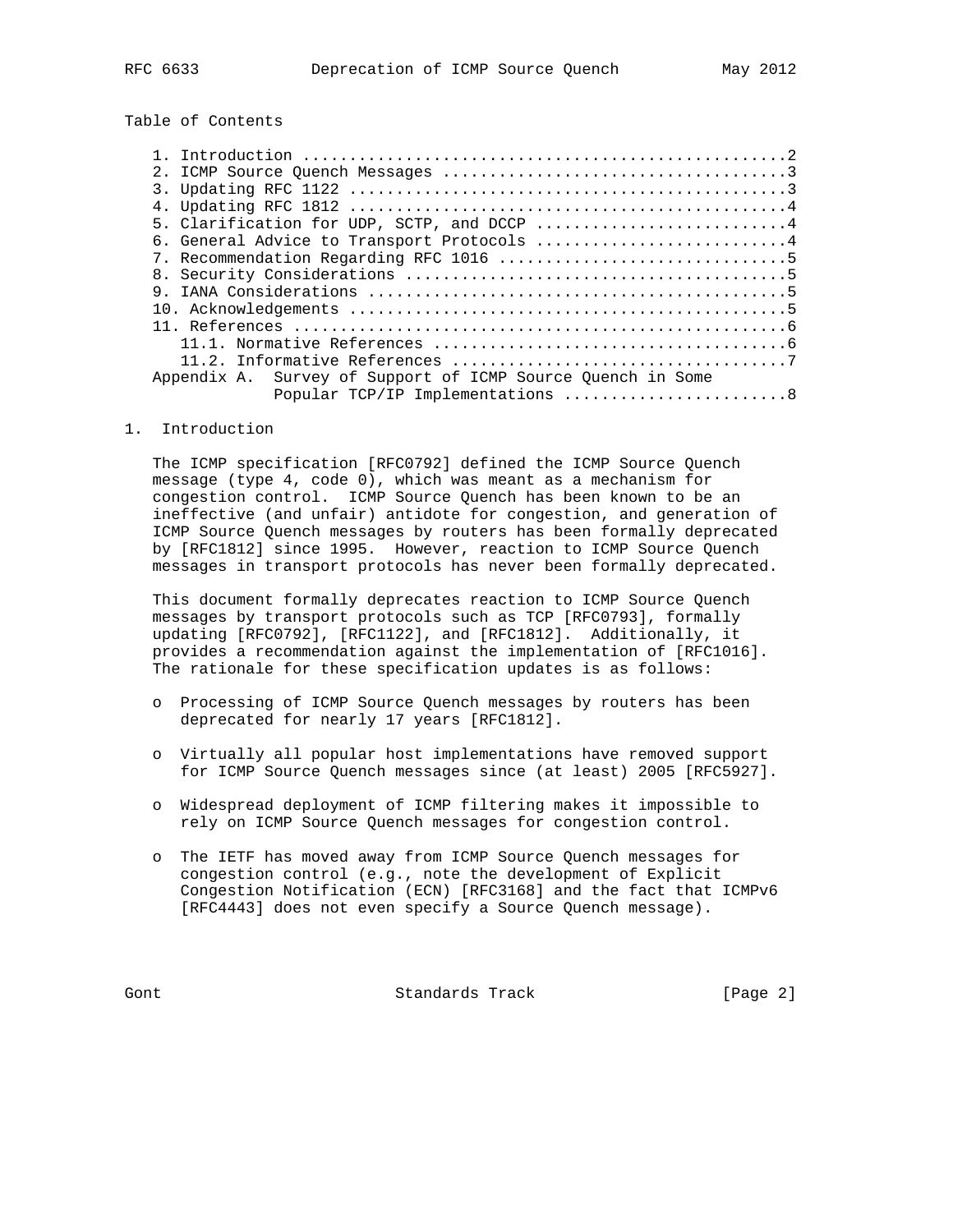ICMP Source Quench messages are not normally seen in the deployed Internet and were considered rare at least as far back as 1994 [Floyd1994].

 The key words "MUST", "MUST NOT", "REQUIRED", "SHALL", "SHALL NOT", "SHOULD", "SHOULD NOT", "RECOMMENDED", "MAY", and "OPTIONAL" in this document are to be interpreted as described in [RFC2119].

#### 2. ICMP Source Quench Messages

 The ICMP specification [RFC0792] defined the ICMP Source Quench message (type 4, code 0), which was meant to provide a mechanism for congestion control. The Host Requirements RFC [RFC1122] stated in Section 4.2.3.9 that hosts MUST react to ICMP Source Quench messages by slowing transmission on the connection, and further added that the RECOMMENDED procedure was to put the corresponding connection in the slow-start phase of TCP's congestion control algorithm [RFC5681].

 [RFC1812] noted that research suggested that ICMP Source Quench was an ineffective (and unfair) antidote for congestion, and formally deprecated the generation of ICMP Source Quench messages by routers, stating that routers SHOULD NOT send ICMP Source Quench messages in response to congestion.

 [RFC5927] discussed the use of ICMP Source Quench messages for performing "blind throughput-reduction" attacks, and noted that most TCP implementations silently ignore ICMP Source Quench messages.

 We note that TCP implements its own congestion control mechanisms [RFC5681] [RFC3168], which do not depend on ICMP Source Quench messages.

 It is interesting to note that ICMPv6 [RFC4443] does not specify a Source Quench message.

3. Updating RFC 1122

This document hereby updates Section 3.2.2.3 of [RFC1122] as follows:

A host MUST NOT send ICMP Source Quench messages.

 If a Source Quench message is received, the IP layer MAY silently discard it.

Section 4.2.3.9 of [RFC1122] is updated as follows:

 TCP MUST silently discard any received ICMP Source Quench messages.

Gont Gont Standards Track (Page 3)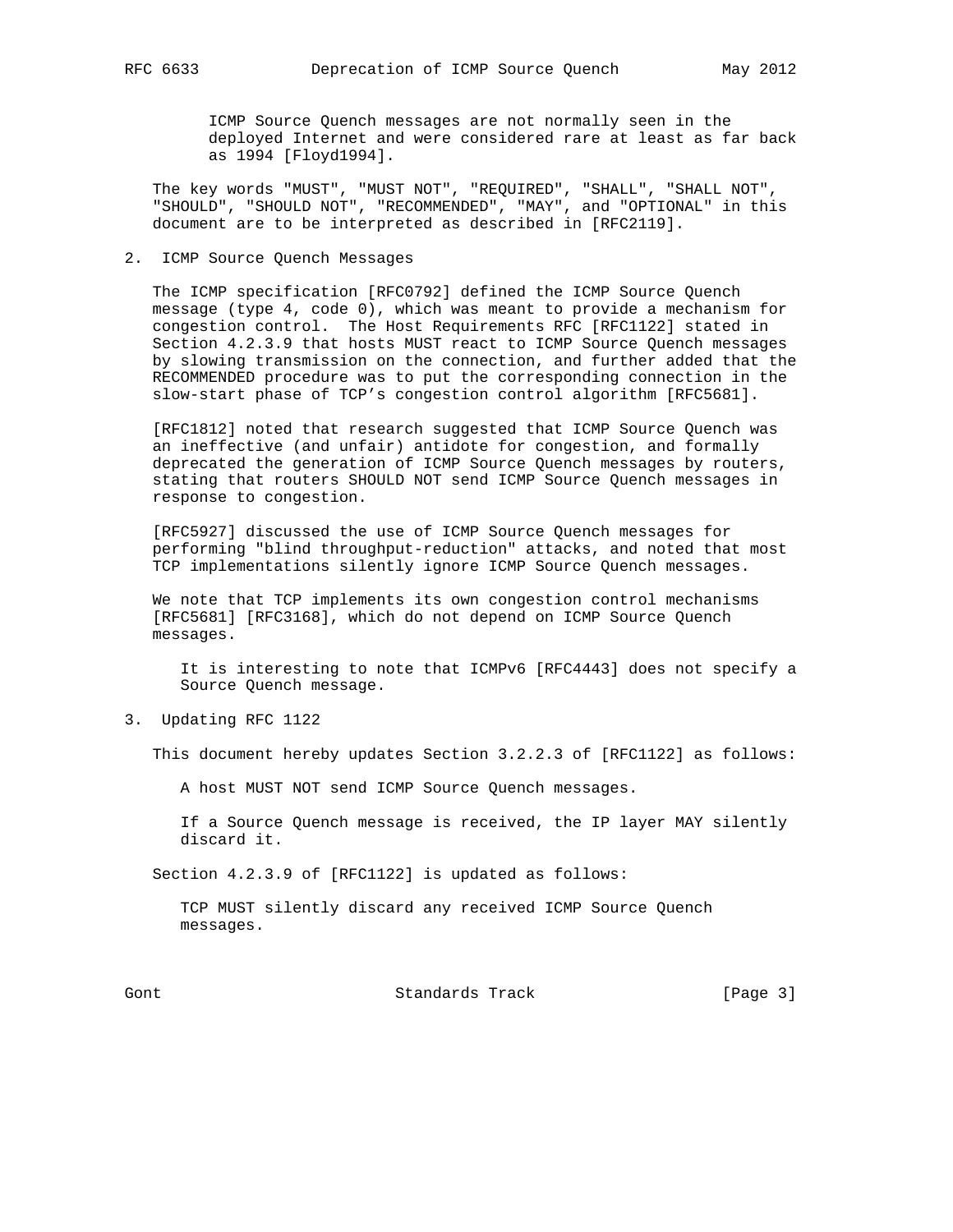The consensus of the TSV WG was that there are no valid reasons for a host to generate or react to an ICMP Source Quench message in the current Internet. The recommendation that a sender "MUST NOT" send an ICMP Source Quench message is because there is no known valid reason for a host to generate this message. The only known impact of a sender ignoring this requirement is that it may necessarily consume network and endpoint resources. Discarding ICMP Source Quench messages at the Internet layer (rather than at the transport layer) is a performance optimization that is permitted by this update.

4. Updating RFC 1812

This document hereby updates Section 4.3.3.3 of [RFC1812] as follows:

A router MUST ignore any ICMP Source Quench messages it receives.

 The consensus of the TSV WG was that there are no valid reasons for a router to react to ICMP Source Quench messages in the current Internet.

5. Clarification for UDP, SCTP, and DCCP

 UDP [RFC0768] did not explicitly specify support for ICMP Source Quench messages. Hereby, we clarify that UDP endpoints MUST silently discard received ICMP Source Quench messages.

 It is understood that SCTP [RFC4960] and DCCP [RFC4340] did not specify support for processing received ICMP Source Quench messages. Hereby, we clarify that DCCP and SCTP endpoints MUST silently discard received ICMP Source Quench messages.

6. General Advice to Transport Protocols

 If a Source Quench message is received by any other transport protocol instance, it MUST be silently ignored.

 The TSV WG is not aware of any mechanism that requires processing of these messages and therefore expects other transports to follow the recommendations in Section 3. Note that since generation of ICMP Source Quench messages has been deprecated for many years, and since this document additionally deprecates reaction to ICMP Source Quench messages by IETF-specified transports, future applications cannot expect to receive these messages.

Gont 6 Contract Standards Track (Page 4)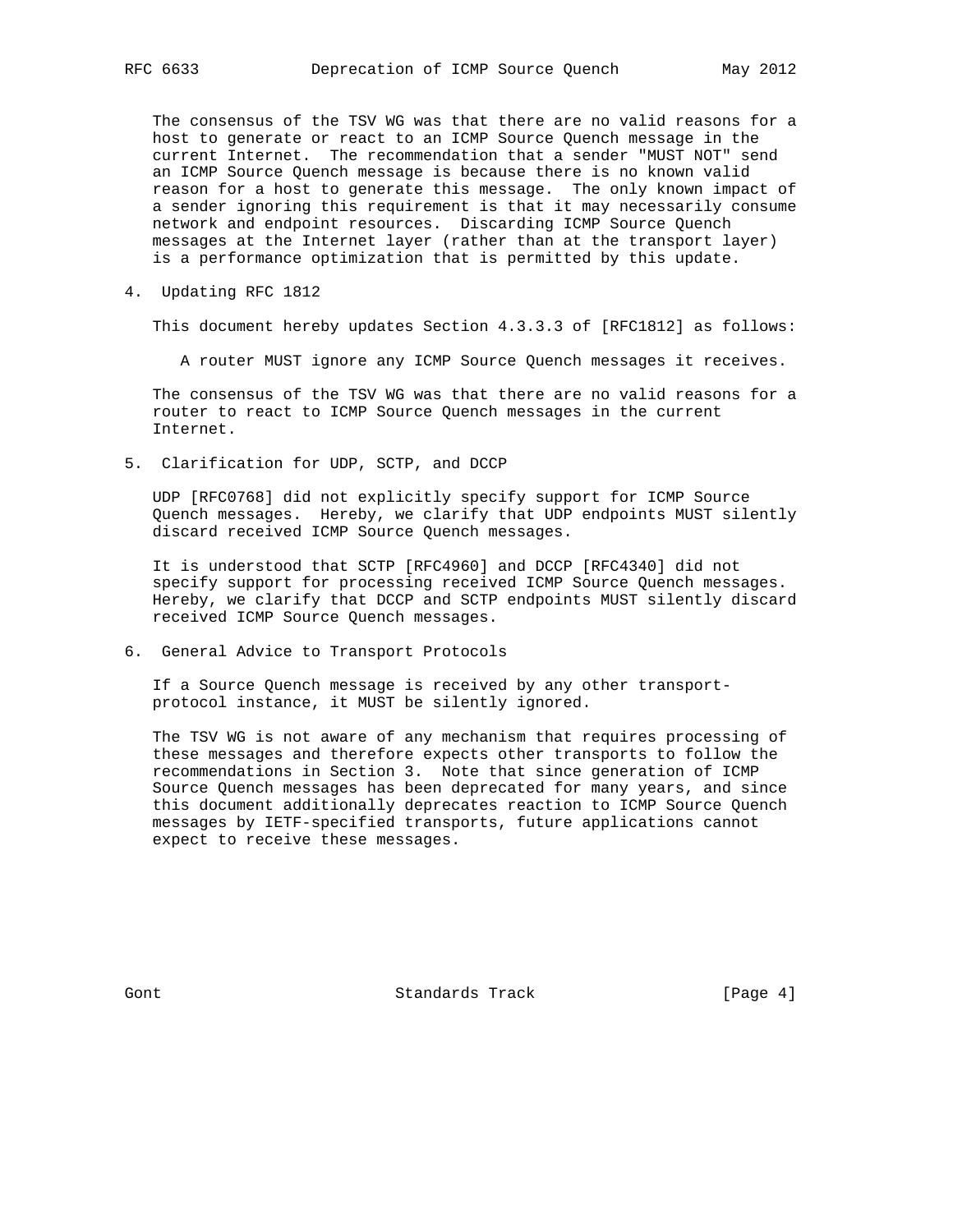7. Recommendation Regarding RFC 1016

 [RFC1016] describes an experimental approach to the handling of ICMP Source Quench messages in hosts that was considered in 1987. Even though RFC 1016 has never been on the IETF Standards Track, for clarity and avoidance of doubt we note that the approach described in [RFC1016] MUST NOT be implemented.

8. Security Considerations

 ICMP Source Quench messages could be leveraged for performing blind throughput-reduction attacks against TCP and similar protocols. This attack vector, along with possible countermeasures, has been discussed in great detail in [RFC5927] and [CPNI-TCP]. Silently ignoring ICMP Source Quench messages, as specified in this document, eliminates the aforementioned attack vector.

 For current TCP implementations, receipt of an ICMP Source Quench message should not result in security issues because, as noted in [RFC5927] and [CPNI-TCP], virtually all current versions of popular TCP implementations already silently ignore ICMP Source Quench messages. This is also the case for SCTP and DCCP implementations.

 Hosts, security gateways, and firewalls MUST silently discard received ICMP Source Quench packets and SHOULD log such drops as a security fault with at least minimal details (IP Source Address, IP Destination Address, ICMP message type, and date/time the packet was seen).

 We note that security devices such as the Snort Network Intrusion Detection System (NIDS) have logged ICMP Source Quench messages as such for more than ten years [Anderson2002].

## 9. IANA Considerations

 IANA has marked ICMP type 4 (Source Quench) as "Deprecated" in the ICMP Parameters registry [ICMPPARREG] with a reference to this document.

### 10. Acknowledgements

 The author of this document would like to thank Ran Atkinson, who contributed text that was incorporated into this document and also provided valuable feedback on earlier versions of this document.

 The author of this document would like to thank (in alphabetical order) Fred Baker, David Black, Scott Bradner, James Carlson, Antonio De Simone, Wesley Eddy, Gorry Fairhurst, Alfred Hoenes, Mahesh

Gont Gont Standards Track (Page 5)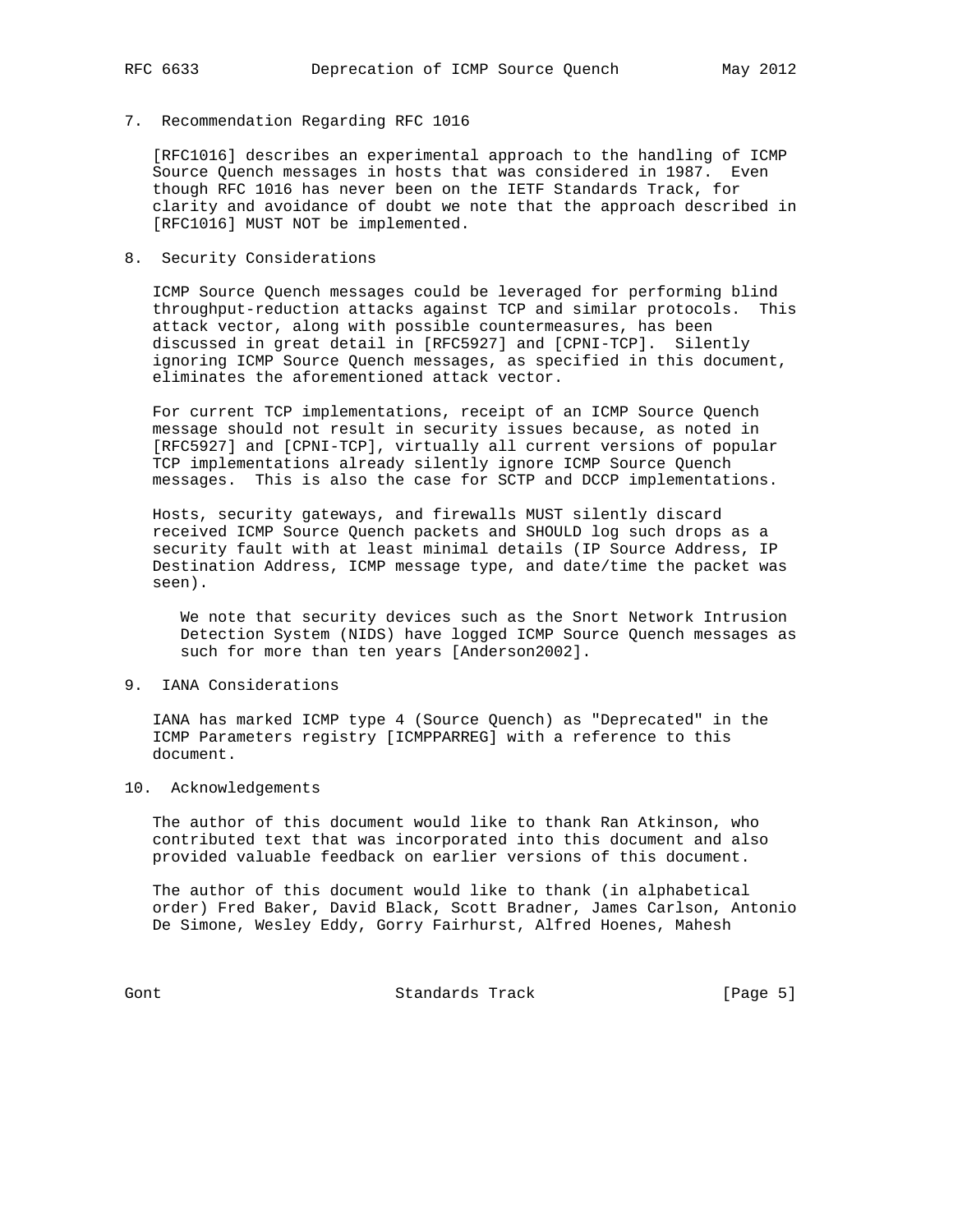Jethanandani, Kathleen Moriarty, Carlos Pignataro, James Polk, Anantha Ramaiah, Randall Stewart, Dan Wing, and Andrew Yourtchenko, for providing valuable feedback on earlier versions of this document. This document has also benefited from discussions within the TCPM Working Group while working on [RFC5927].

 Fernando Gont wishes to thank Jorge Oscar Gont, Nelida Garcia, and Guillermo Gont for their love and support.

 Fernando Gont's attendance to IETF meetings was supported by ISOC's "Fellowship to the IETF" program.

- 11. References
- 11.1. Normative References

| [RFC0768] | Postel, J., "User Datagram Protocol", STD 6, RFC 768,<br>August 1980.                                             |
|-----------|-------------------------------------------------------------------------------------------------------------------|
| [RFC0792] | Postel, J., "Internet Control Message Protocol",<br>STD 5, RFC 792, September 1981.                               |
| [RFC0793] | Postel, J., "Transmission Control Protocol", STD 7,<br>RFC 793, September 1981.                                   |
| [RFC1122] | Braden, R., "Requirements for Internet Hosts -<br>Communication Layers", STD 3, RFC 1122, October 1989.           |
| [RFC1812] | Baker, F., "Requirements for IP Version 4 Routers",<br>RFC 1812, June 1995.                                       |
| [RFC2119] | Bradner, S., "Key words for use in RFCs to Indicate<br>Requirement Levels", BCP 14, RFC 2119, March 1997.         |
| [RFC4340] | Kohler, E., Handley, M., and S. Floyd, "Datagram<br>Congestion Control Protocol (DCCP)", RFC 4340,<br>March 2006. |
| [RFC4960] | Stewart, R., "Stream Control Transmission Protocol",<br>RFC 4960, September 2007.                                 |
| [RFC5681] | Allman, M., Paxson, V., and E. Blanton, "TCP<br>Congestion Control", RFC 5681, September 2009.                    |

Gont Gont Standards Track [Page 6]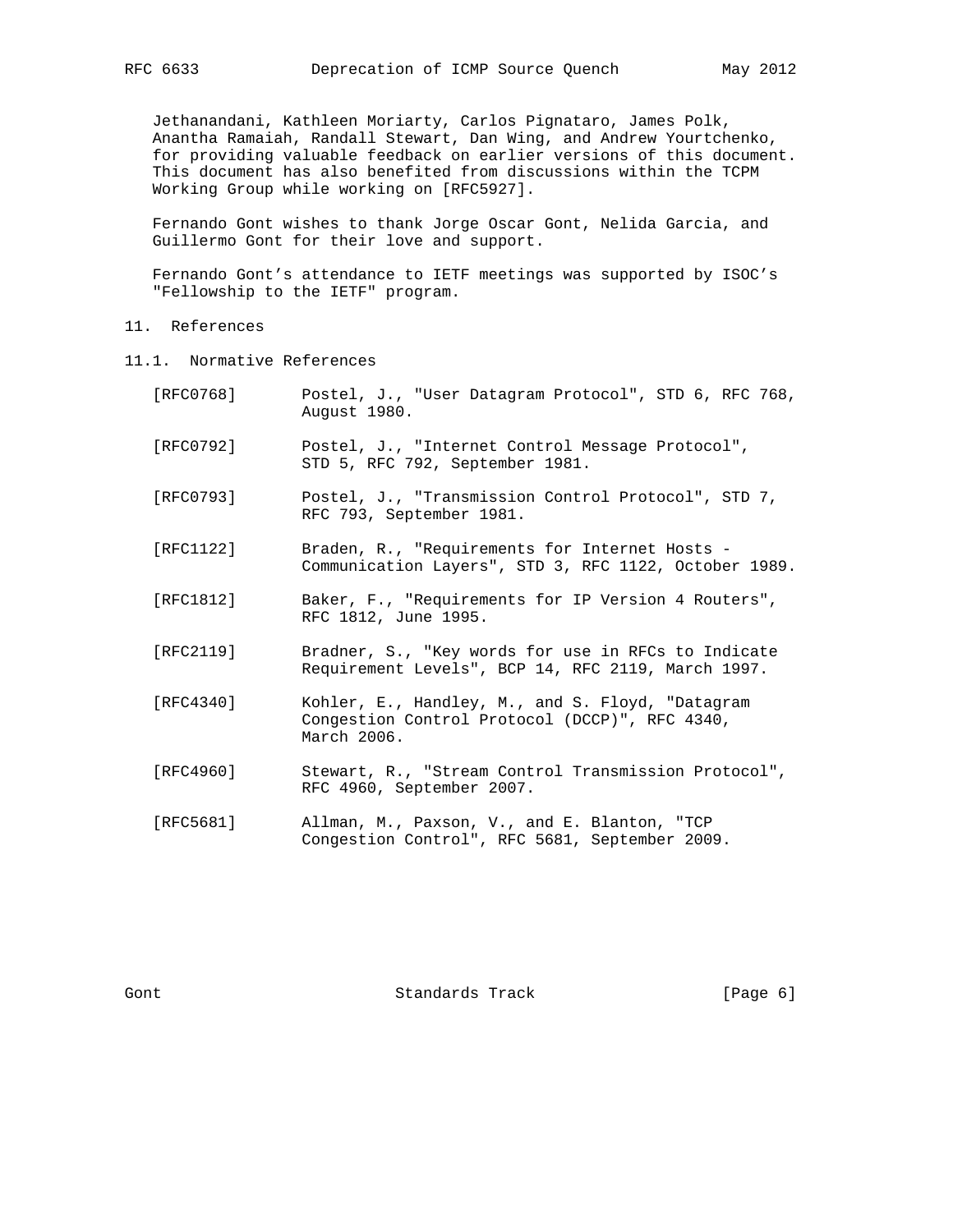11.2. Informative References

- [Anderson2002] Anderson, D., Fong, M., and A. Valdes, "Heterogeneous Sensor Correlation: A Case Study of Live Traffic Analysis", Proceedings of the 3rd Annual IEEE Information Assurance Workshop New York, NY, USA, 2002.
- [CPNI-TCP] CPNI, "Security Assessment of the Transmission Control Protocol (TCP)", 2009, <http://www.gont.com.ar/papers/ tn-03-09-security-assessment-TCP.pdf>.
- [Floyd1994] Floyd, S., "TCP and Explicit Congestion Notification", ACM CCR New York, NY, Volume 24, Issue 5, October 1994.
- [FreeBSD] The FreeBSD Project, <http://www.freebsd.org>.
- [ICMPPARREG] IANA, "Internet Control Message Protocol (ICMP) Parameters", <http://www.iana.org/assignments/icmp-parameters>.
- [Linux] The Linux Project, <http://www.kernel.org>.
- [NetBSD] The NetBSD Project, <http://www.netbsd.org>.
- [OpenBSD] The OpenBSD Project, <http://www.openbsd.org>.
- [OpenSolaris] OpenSolaris, <http://www.opensolaris.org>.
- [RFC1016] Prue, W. and J. Postel, "Something a host could do with source quench: The Source Quench Introduced Delay (SQuID)", RFC 1016, July 1987.
- [RFC3168] Ramakrishnan, K., Floyd, S., and D. Black, "The Addition of Explicit Congestion Notification (ECN) to IP", RFC 3168, September 2001.
- [RFC4443] Conta, A., Deering, S., and M. Gupta, "Internet Control Message Protocol (ICMPv6) for the Internet Protocol Version 6 (IPv6) Specification", RFC 4443, March 2006.
- [RFC5927] Gont, F., "ICMP Attacks against TCP", RFC 5927, July 2010.

Gont 6-10 Standards Track (Page 7)